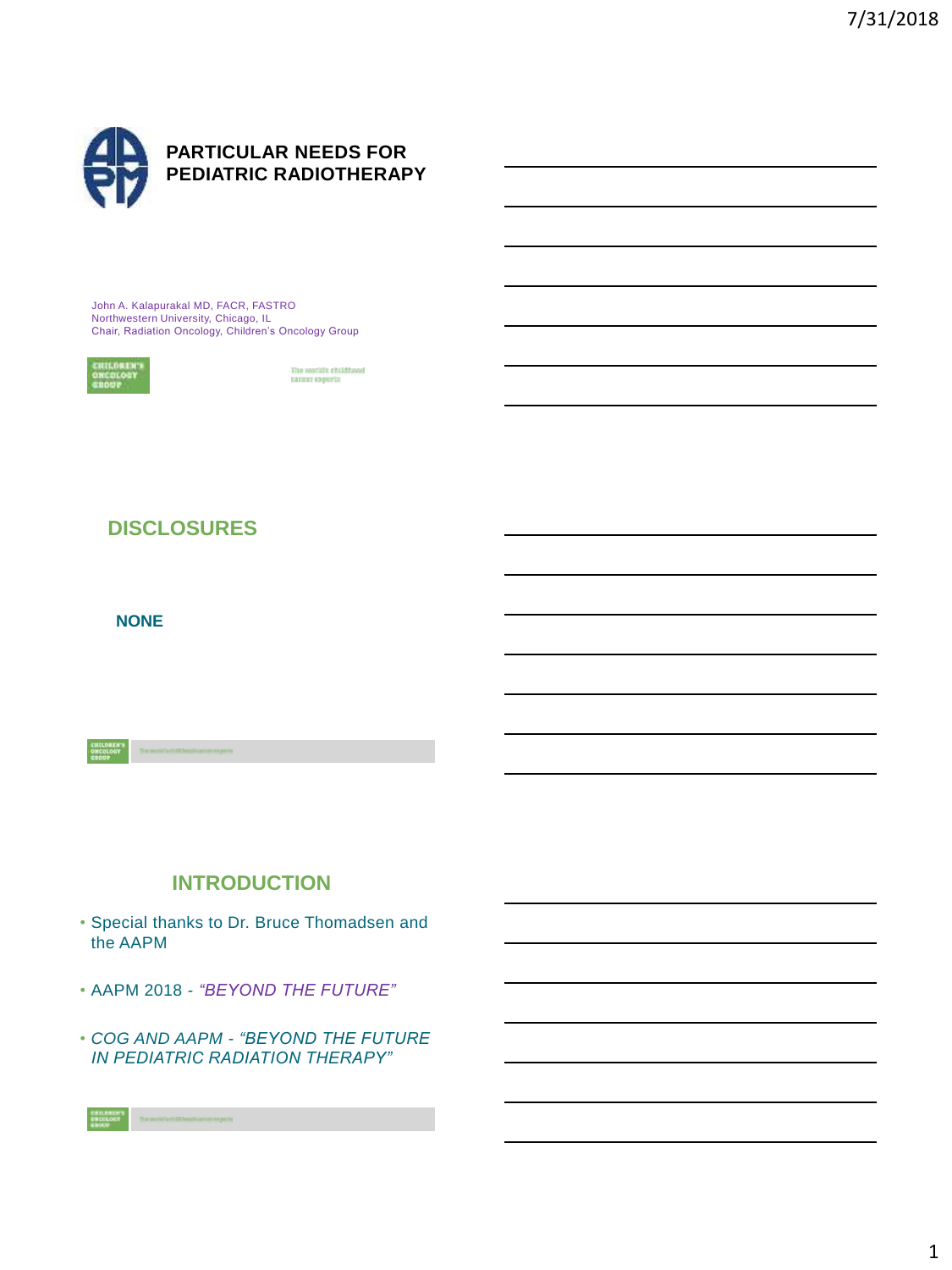# **LEARNING OBJECTIVES**

- a) To describe the particular needs for pediatric radiotherapy planning, delivery and quality assurance and the important role for radiation physicists in this context.
- b) To highlight the opportunities for radiation physicists to conduct clinical and basic research in pediatric radiation oncology in the Children's Oncology Group.
- c) To describe the advantages of becoming a member of the Children's Oncology Group
- d) To promote a long-term collaboration between the COG and AAPM to improve the quality of pediatric radiation therapy and the clinical outcomes of children stricken with cancer.

#### **PARTICULAR NEEDS FOR RT IN CHILDREN**

- Both tumor and normal tissues are growing
- Normal tissues vulnerable to lifelong RT injury
- IGRT *Imaging* modalities add to risk of late effects
- Proton therapy Pros and Cons
- Anesthesia Immobilization
- Organ motion
- Tissue density changes (craniopharyngioma, sinuses, Lungs especially for protons)
- Patient anatomy (bladder, rectum, GI adaptive RT)
- Organ maturity and target volumes (bone, brain)





IJROBP 2009, Winkfield KM

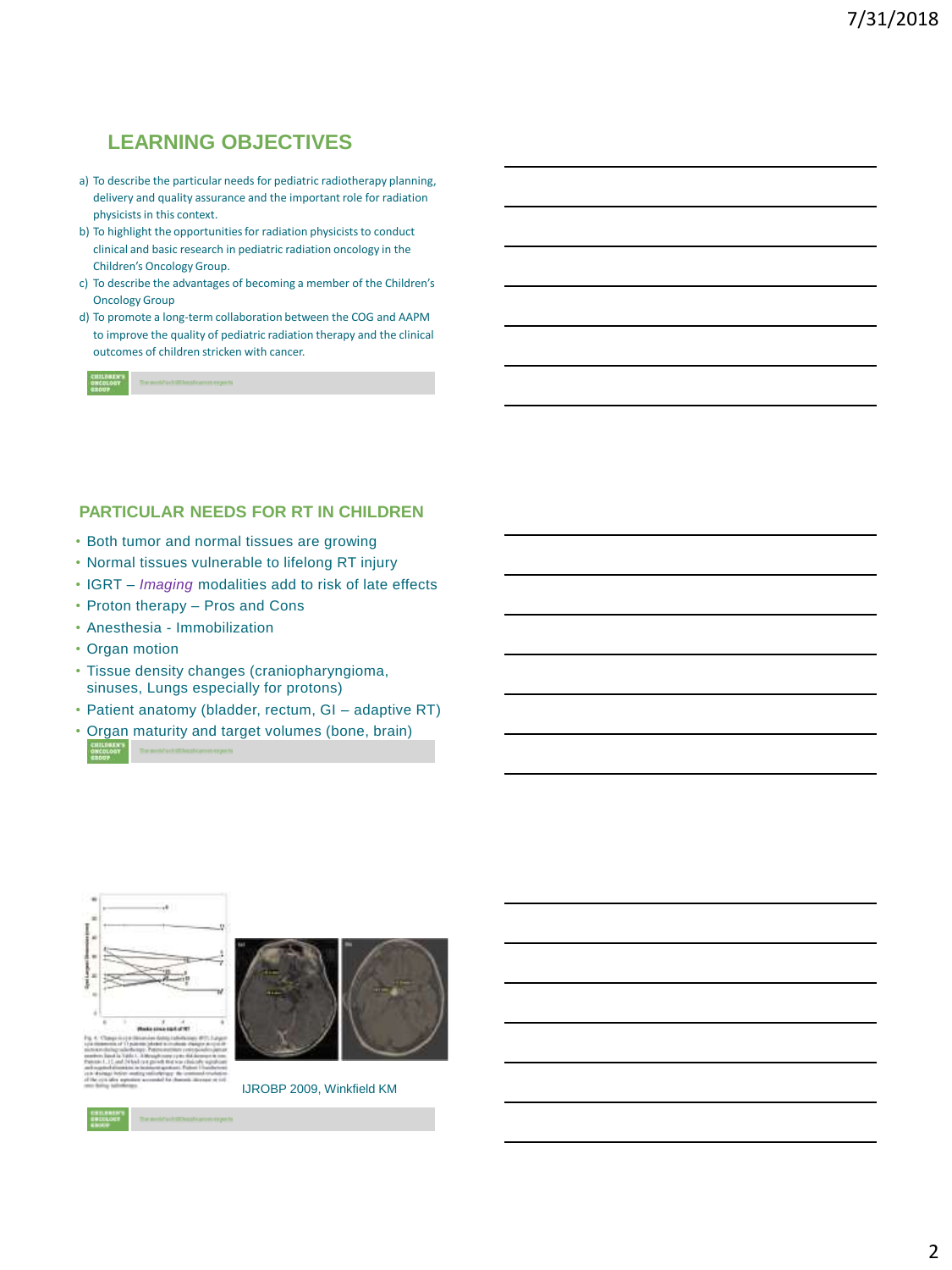#### *Importance of both Cure and Late Toxicity*





#### **COG**

- The world's largest organization devoted exclusively to childhood and adolescent cancer research
- > 10,000 experts in childhood cancer > 200 leading hospitals across North America, Australia, New Zealand, and Europe
- 220 sites and about 250 RT facilities accrue patients
- 249 sites have IMRT credentialing
- 21 proton centers, 10-15 new proton centers are expected to open in the next few years

## **Challenges and Opportunities**

**Official Busines** 

The Children's Oncology Group Radiation **Oncology Discipline: 15 Years of Contributions** to the Treatment of Childhood Cancer

To the Treatment of Christmas Constant Christmas (A), the Christmas Additional Christmas Additional Christmas (A), the Christmas March Christmas (A), the Christmas Constant Christmas (A), the Christmas Constant Christmas







 $\mathsf{Hg}_1$ 3. Children's Oncology Group membership breakdown Radiation Oncology (Rad Onc $\mathsf{Convers}$  -respires the children's Oncology Group manufactory.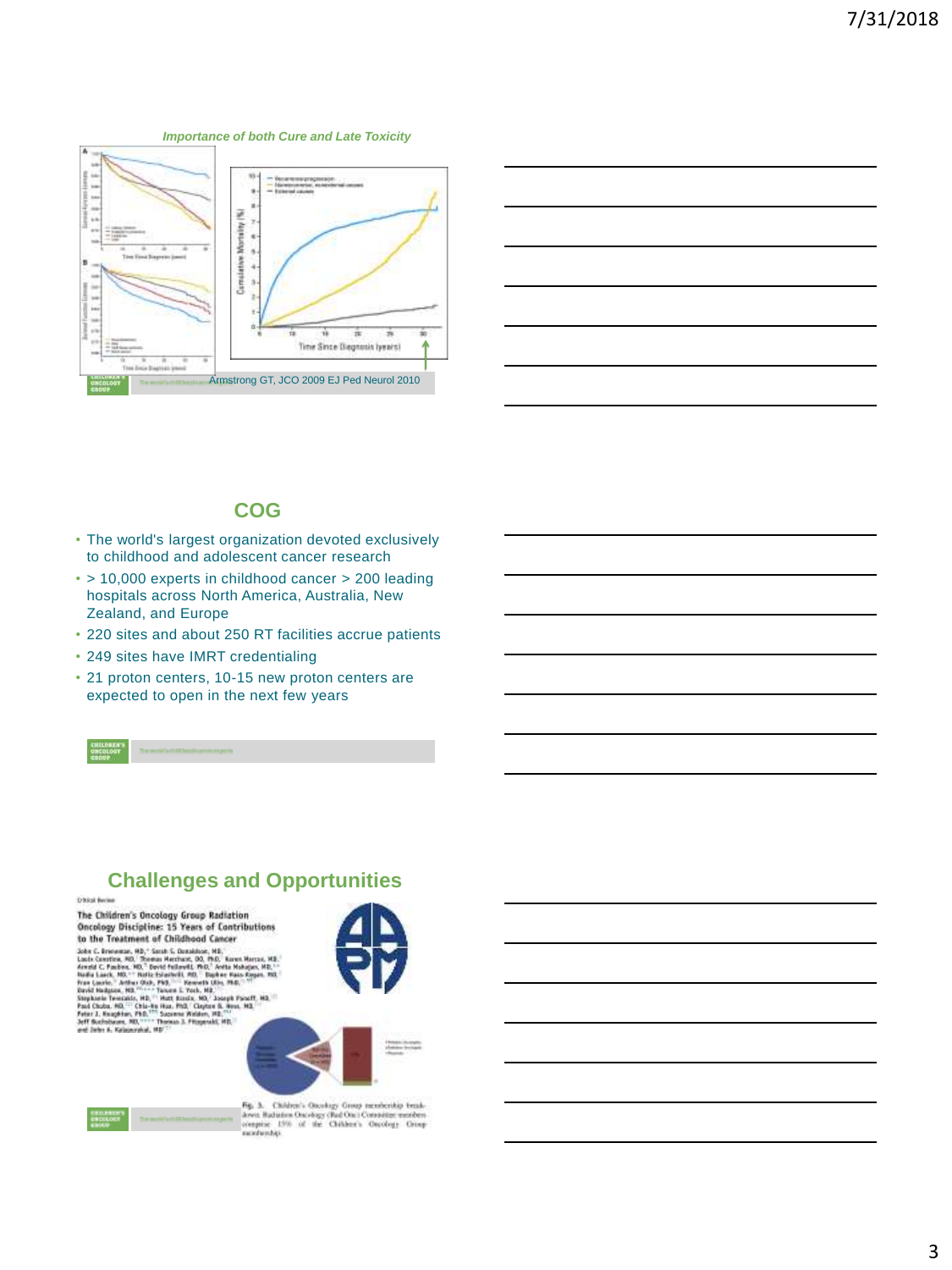# **Research Opportunities: RT Physics**

- Develop novel RT techniques in pediatric cancer
- Improve current strategies for normal tissue and target definition
- Provide consensus recommendations for proton therapy planning and delivery
- Explore strategies to limit RT exposure during IGRT
- Improve techniques currently used for TBI
- Application for novel physics research techniques deep machine learning, phantom dosimetry, QA, RT Compliance **(COG database, IROC archive, COG Research Platform, NIH Grants)**

streper reneal booklids clients

Cardiac-Sparing Whole Lung IMRT in Children With **Lung Metastasis** 

John A. Kalapunnist, MD, " Yunkai Zhang, PBD," Alan Kapisa, PhD,"<br>Drian Zaeristak, BS," Yydriatingam Sathianasian, PhD," Cymraia Rignity, MD,"<br>and Mahmak Gopalaiarlahaan, MS"

\*Rollyhin Strategy, March A. (poli Computessing Stock Corto, And<br>Children's Romerica Maydial Chicago, Elfreyn Ellinois and inference and Viether Anapog



**CARDIAC-SPARING WHOLE LUNG IMRT IN CHILDREN AND YOUNG ADULTS WITH LUNG METASTASES: A FEASIBILITY STUDY**

**R21CA159547 Kalapurakal (Completed). (06/01/11 - 05/31/14)**

- John A. Kalapurakal MD Radiation Oncology; David Walterhouse MD Pediatric<br>Oncology; Cynthia Rigsby MD, Diagnostic Radiology; TJ Fitzgerald MD, QARC;<br>Mahesh Gopalakrishnan MS, Radiation Physics (Northwestern University); (Statistics, Northwestern)

*Northwestern University; Boston Children's hospital; Emory University; Memorial Sloan Kettering Cancer Center; MD Anderson Cancer Center*

• Contractor of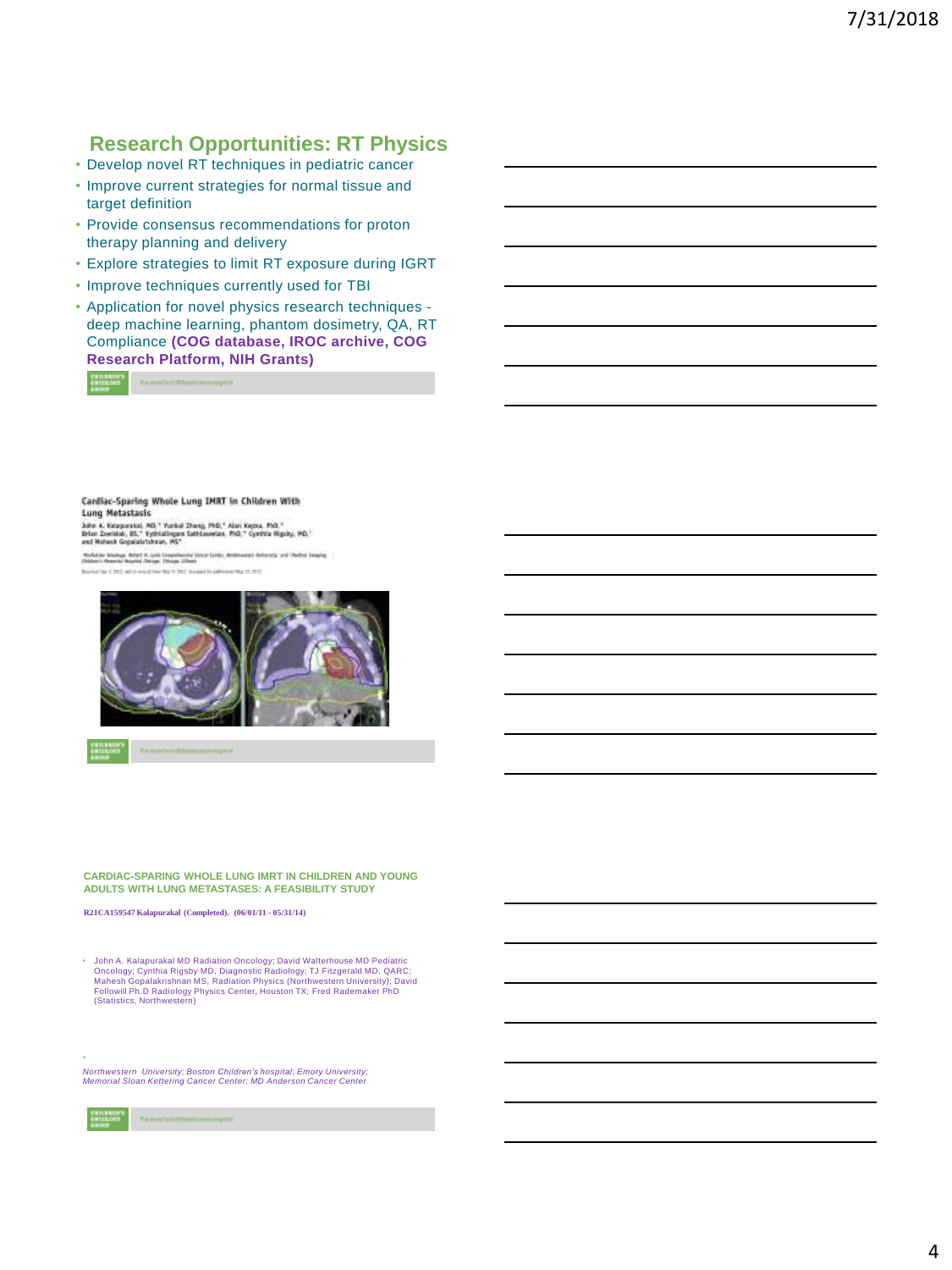- The target 20 patients (1-25yrs, 11males) were accrued from 5 centers in 2 years
- Pediatric sarcomas (14), Wilms tumor (5), hepatoblastoma (1)
- CS-IMRT WLI technique was feasible in all 20 patients
- Median RT dose was 15Gy using a mean of 9 fields
- Pre-treatment central review resulted in target contour changes in 7, re -planning in 3 and minor deviations in 2 patients. There were no major deviations
- Mean whole heart and cardiac volume doses V<sub>95</sub>, V<sub>83</sub> , V<sub>67</sub> and V<sub>50</sub> for AP-WLI was 96-<br>100%
- Mean Whole Heart 39%(<0.0001), 65% (<0.0001), 85% (<0.0001) and 96% (0.0083);
- Mean Left Ventricle 33% (<0.0001), 61% (<0.0001), 82% (<0.0001) and 95% (0.006); (similar data myocardium, atria, coronaries)
- 4D lung volumes were significantly larger than 3D volumes (<0.0001)
- AP-WLI technique significantly under dosed 4D lung volumes (0.008)
- CS-IMRT was well tolerated with no AE, CT changes consolidation or fibrosis (minimum 2 yr. FU for all patients)
- 18 were in CR and 2 had progressive disease in lungs before IMRT
- 2 &3 year OS 90%; 90% lung metastasis PFS 65%; 52%

city children location and

## **Conclusions**

- This trial has demonstrated the feasibility of CS-IMRT
- Confirmed the reported advantages of CS-IMRT including: superior cardiac protection and superior dose coverage of 4D lung volumes
- CS-IMRT was well tolerated. One patient had reduced LVEF at 5 years
- CS-IMRT resulted in good survival outcomes
- CS-IMRT targeting 4D lung volumes with IROC QA pre-review will be used in the next generation of COG renal tumor protocols

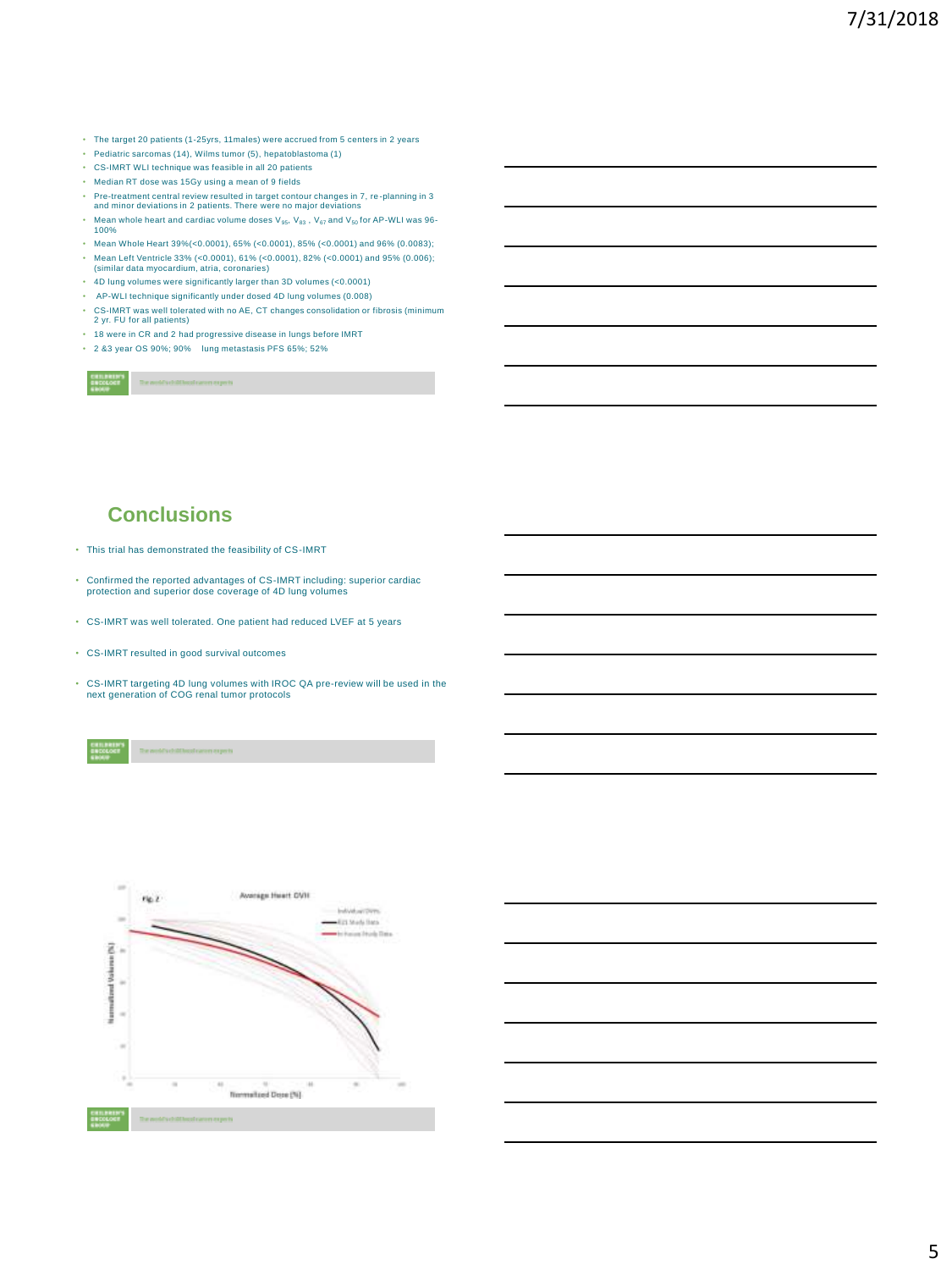



Title: CARSINE STRACHN WESSE LUNG INNT IN CESINEEN WITH WILMS TUNNE:<br>FINAL ESPOST ON TEGRALOGE AND ASSOCIALL FIELD MATGEDO TO MAXINIEE NORMAL<br>TISSUE PROTECTION



**Accuracy of A Computational Human Phantom Model for Retrospective Target-Organ Dosimetry of Patients treated with Radiation Therapy on National Wilms Tumor Study Protocols**

• J. A. Kalapurakal<sup>1</sup>, M. Gopalakrishnan<sup>2</sup>, M. Mille<sup>8</sup>, J. W. Jung<sup>3</sup>, S. Peterson<sup>4</sup>, W. Leisenring<sup>4</sup>, F. Laurie<sup>5</sup>, C. Rigsby<sup>6</sup>, T. Fitzgerald<sup>7</sup>, and C. Lee<sup>8</sup>

• 'Department of Radiation Oncology, Northwestern University, Chicago, IL, <sup>3</sup>East Carolina<br>'L, <sup>2</sup>Northwestern Memorial Hospital, Chicago, IL, <sup>3</sup>East Carolina<br>University, Greenville, NC, <sup>4</sup>Fred Hutchison Cancer Center, Se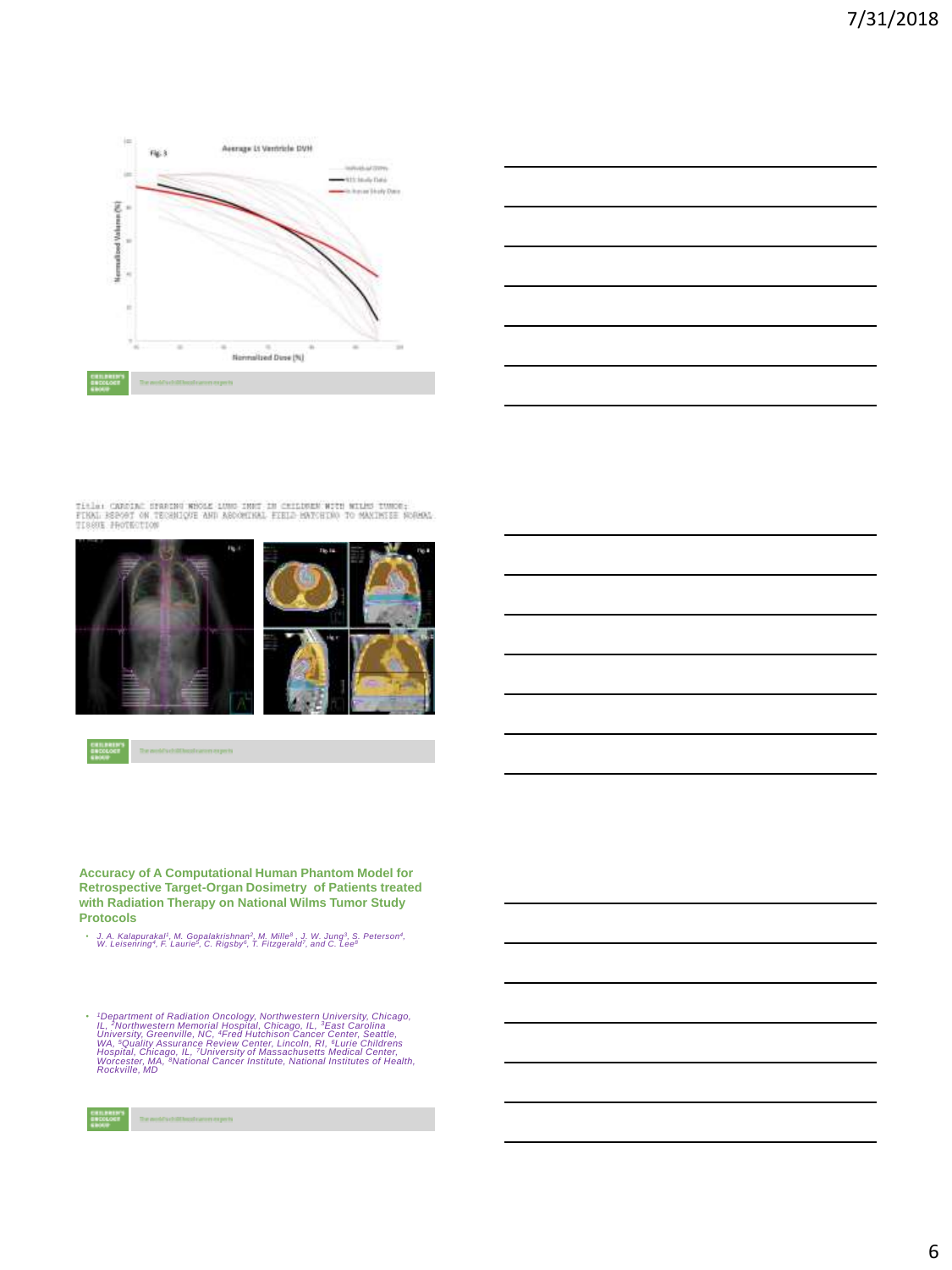## **Introduction**

- NWTS late effect study: correlation with late effects was analyzed by Prescribed RT fields/doses and not target organ dosimetry.
- Childhood Cancer Survivor Study (CCSS): used a mathematical phantom model and point doses to ascertain organ dosimetry *(this model lacked both CT accuracy and 3D organ anatomy data and thus led to the* inability to accurately co-relate RT-late effects to 3D organ dosimetry).
- UF/NCI Computational Human Phantoms (CHP's) model: patient dependent phantoms that preserve the anatomic position of organs and they are scaled based on Age, Sex, Height and Weight.

|  |  | The weekly child least cancer expects. |  |  |
|--|--|----------------------------------------|--|--|
|--|--|----------------------------------------|--|--|

FEASIBILITY AND ACCURACY OF THE UF/NCT PHANTOMS AND MONTE CARLO RETROSPECTIVE DOSIMETRTY IN<br>CHILDREN TREATED ON NATIONAL WILMS TUMOR STUDY



Pediatric Blood Cancer 2018



**R01CA159547 (Kalapurakal) RETROSPECTIVE NCI PHANTOM-MONTE CARLO DOSIMETRY FOR LATE EFFECTS IN WILMS TUMOR 08/01/17 - 07/31/22**

- AIM 1 Estimate RT doses (mean dose, D30, D70) to specific organs of 5000 irradiated NWTS Subjects using the 3D NCI Phantom and TPS- MC dosimetry model
- AIM 2 Study the association between RT dose (mean dose, D30 and D70) estimated using the 3D NCI Phantom and TPS-MC dosimetry model and NWTS late effects.
- We will study the five 5 targeted late effects: CHF (Total heart, ventricles, myocardium); ESRD (Solitary or partial kidneys); Restrictive Pulmonary Disease (Lungs and chest wall); Adverse Pregnancy Outcomes (Ovaries, uterus and pelvis); Second Malignant Neoplasms (breast, thyroid, stomach, colon, liver, kidney) and reproductive impairment in males (testes) and females (ovaries, uterus, pelvis)

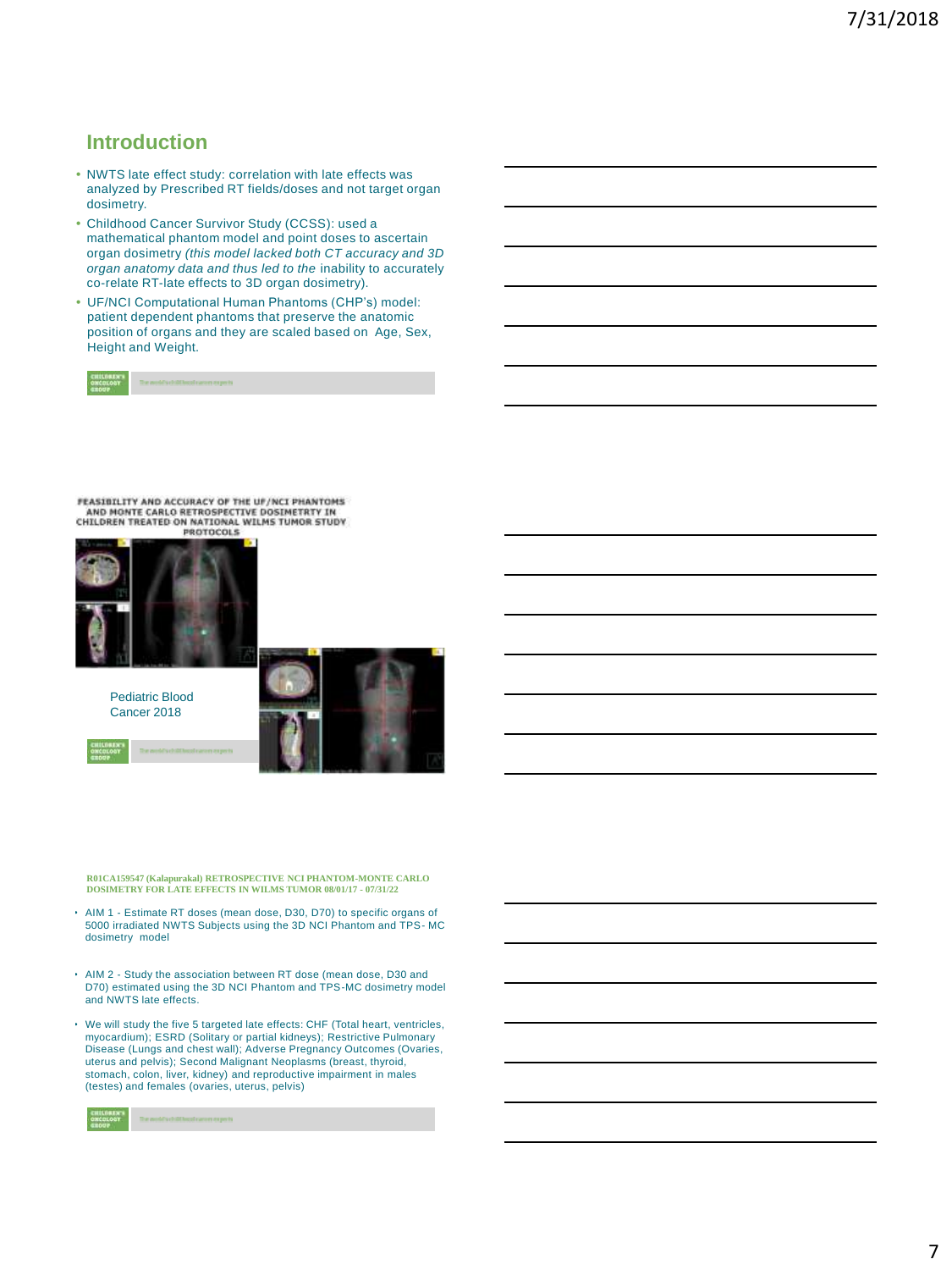





# **PROTON THERAPY – OPPORTUNITY AND CHALLENGES**



## **Caution – clinical application of protons**

- More sensitive to organ motion, set up errors that can lead to anatomic changes in tumor or tissue density in the path of the beam
- Re-simulation and re-planning: Normal tissue (NT) density change (sinuses, anatomic cavities), edema, hydrocephalus, Wt loss; Tr. Size - Under/over ranging can affect tumor/NT dose
- RBE protons 1.1(10% less dose for isoeffect) meta-analysis of photon/proton in-vivo-vitro data
- Entrance to mid SOBP DNA damage response similar low LET x-rays (1.1-1.15), distal end → complex DNA damage, slow repair kinetics (↑LET) and higher RBE(~1.35 distal edge, ~1.7 distal fall-off at 2Gy/fr
- Thus dose extends 1-2mm beyond distal fall-off in NT (not estimated TPS) "biologic range extension"
- RBE- physical (dose/fr, LET) biologic factors (tissue type, cell cycle, end point, oxygenation, sensitizers)

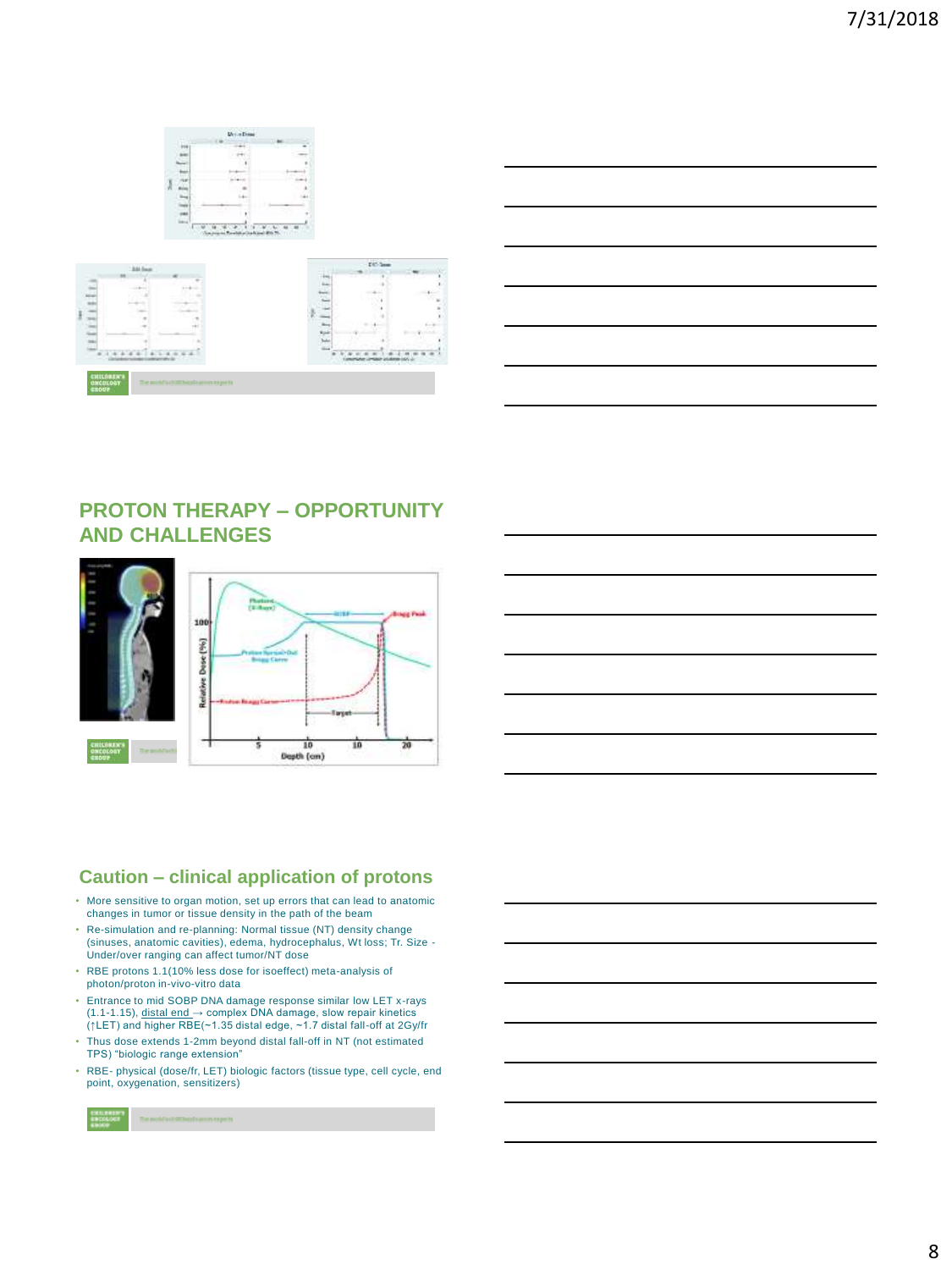Incidence and dosimetric purameters of pediatric brainstem toxicity following proton therapy

DANIEL J. DEMLICATO", STELLA FLAMPOURP, BONNY L. HOTONDO", JULIE A. BRADLEY, CHRISTOPHER G. MORRIS, PHILIPP R. ALDANAS, ERIC SANDLER' & NANCY, P. MENDENHALL!

nisto, peconiano e reservat e removinativno.<br>Usparano el Kornogovo, Usparano el Roch, Michael (Usparano el Kornogovo, Usparano el Riota, Indonésia, Illanda, Illanda, Illanda, Illanda, Illanda, Illanda, Illanda, Illanda, Il

#### ABSINACT

**ARRAIGENT From theme of the expectation and the solution deviation of deterministic compatibility of the control of the control of the control of the control of the control of the control of the control of the control of** 

|                                            |                               | Percent match's rate            |                        |                 |
|--------------------------------------------|-------------------------------|---------------------------------|------------------------|-----------------|
| Unisiden                                   | 12143<br>Factor               | If Substitute<br><b>VEYATAE</b> | If factor mas<br>doce: | $p$ , $1.8$ and |
| Clinical somation                          |                               |                                 |                        |                 |
| Ford vs. tranivarial (CSD rail-theapy      | <b>CSE</b>                    | 3.4%                            | 3.8%                   | 205             |
| Ratistiwegy masket                         | <b>XEned</b>                  | 1.0%                            | 15%                    | 203             |
| 931 A.C<br>Sex:                            | Skits                         | 2.45                            | 4.9%                   | > 0.1           |
| .                                          | <b>Norwacht</b>               | 525                             | 32%                    | 2221            |
|                                            | 43 pig                        | 6.8%                            | 1.1%                   | <b>D.EB</b>     |
| <b>TEMPER</b>                              |                               | - -                             | w                      | 567             |
| Helmerker.                                 |                               | ses                             | 5,3%                   | 20.1            |
| Tanar located                              | <b>Plaintist E4st</b>         | 99.7%                           | 95                     | $-0.0001$       |
|                                            |                               |                                 | m                      | mente           |
| CSP dearc number                           | May 1999                      | 1.45                            | 4.2%                   | > 0.0           |
| Dupor of marriers                          | GIRNIK                        | 7.3%                            | 1,5%                   | >0.1            |
| Gonoloney                                  | Any gives                     | $-774$                          | 2.9%                   | >0.1            |
| Tree of cheavers rapy<br>Departy condition | IT-ir III) carbettesato-hasal | 6.3N                            | ALMA.                  | $-5001$         |
| Meni dini                                  | $444.7$ Or.                   | <b>HAV</b>                      | (6.0%)                 |                 |
| Dirs                                       | $-254468$                     | 13.05                           | 18.5%                  | ţ.              |
| Dues.                                      | $-72.4$ Gs                    | ULON.                           | 18,5%                  | ù               |
| Nati Cir-                                  | $-11.35$                      | A.TTL                           | 4,9%                   |                 |
| W4E Gir                                    | $-47.5%$                      | 0.05                            | $8.4\%$                |                 |
| <b>Manufacture</b>                         | <b>CALL TON</b>               | $+10$                           | والأفراد               |                 |
| V99 Gir                                    | $-17.7%$                      | 1.3%                            | 12.5%                  | $-10046$        |
| <b>Shit Ga</b>                             |                               | 2.9%                            | 11.6%                  | 0.01            |
| Mice shout to brainesses                   | $-36.6$ Or                    | 1.8%                            | 13, 1%                 | $-0.01$         |
| May done" to Improvince surface:           | $-9h + 0k$                    | 1.3%                            | 11.1%                  | $-0.01$         |
|                                            |                               |                                 | 11.1%                  |                 |

#### THE II Could not know the work to presently normal with termines exists.

**Critical Review** 

#### National Cancer Institute Workshop on Proton Therapy for Children: Considerations Regarding **Brainstem Injury**

Daphne Haas-Kogan, MD," Daniel Indelicato, MD, Daphne Haas-Kogan, MD," Daniel Indelicato, MD,"<br>Harald Paganetti, PhD," Natia Esiashvili, MD," Anita Mahajan, MD," Torunn Yock, MD," Stella Flampouri, PhD," Shannon MacDonald, MD,"<br>Maryam Fouladí, MD," Kry Stephen, PhD," S Kenneth Cohen, MD, <sup>ar</sup> Thomas Fitzgerald, MD, \*\*\* Vinai Gondi, MD, \*\*<br>Arthur Liu, MD, PhD, \*\*\* Jeff Michalski, MD, \*\*\* Dinai Gondi, MD, \*\*<br>Radhe Mohan, PhD, \*\* Stephanie Perkins, MD, \*\*\* Kenneth Wong, MD,<sup>1875</sup> and Larry Kun, MD,<sup>1974</sup><br>Jeff Buchsbaum, MD,<sup>1975</sup> and Larry Kun, MD<sup>,1974</sup>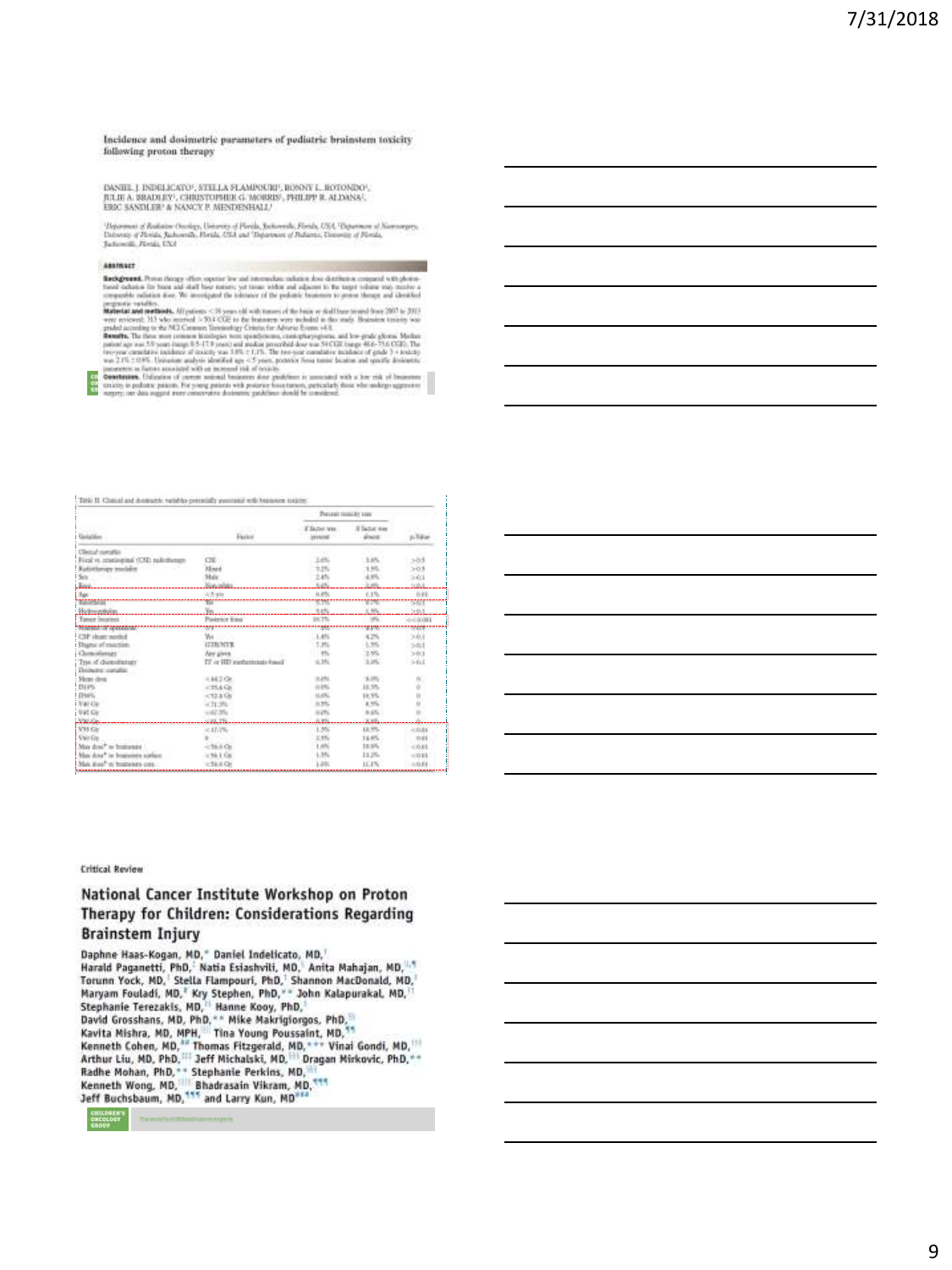#### CHILDREN'S ONCOLOGY GROUP acrossit

Chave III Ransboutard Trial of Pavi Radiation Chronoliperapy in Patients with Newty Diagnosed Epotebaneaus Ages I in 21 years

Brainstem - Proton Therapy

- $\bullet$  D50% < 5240CeGE and D0.1cc < 5660CeGE Goal
- D50%  $\leq$  5400CcGE and D0.1cc  $\leq$  5800CcGE  $-$  Maximum

Brainstem - Photon Therapy

- D50%  $\leq$  6100cGy and D10%  $\leq$  6300cGy Goal
- D50%  $\leq$  6200cGy and D10%  $\leq$  6400cGy Maximum



# Hansel and Gretel

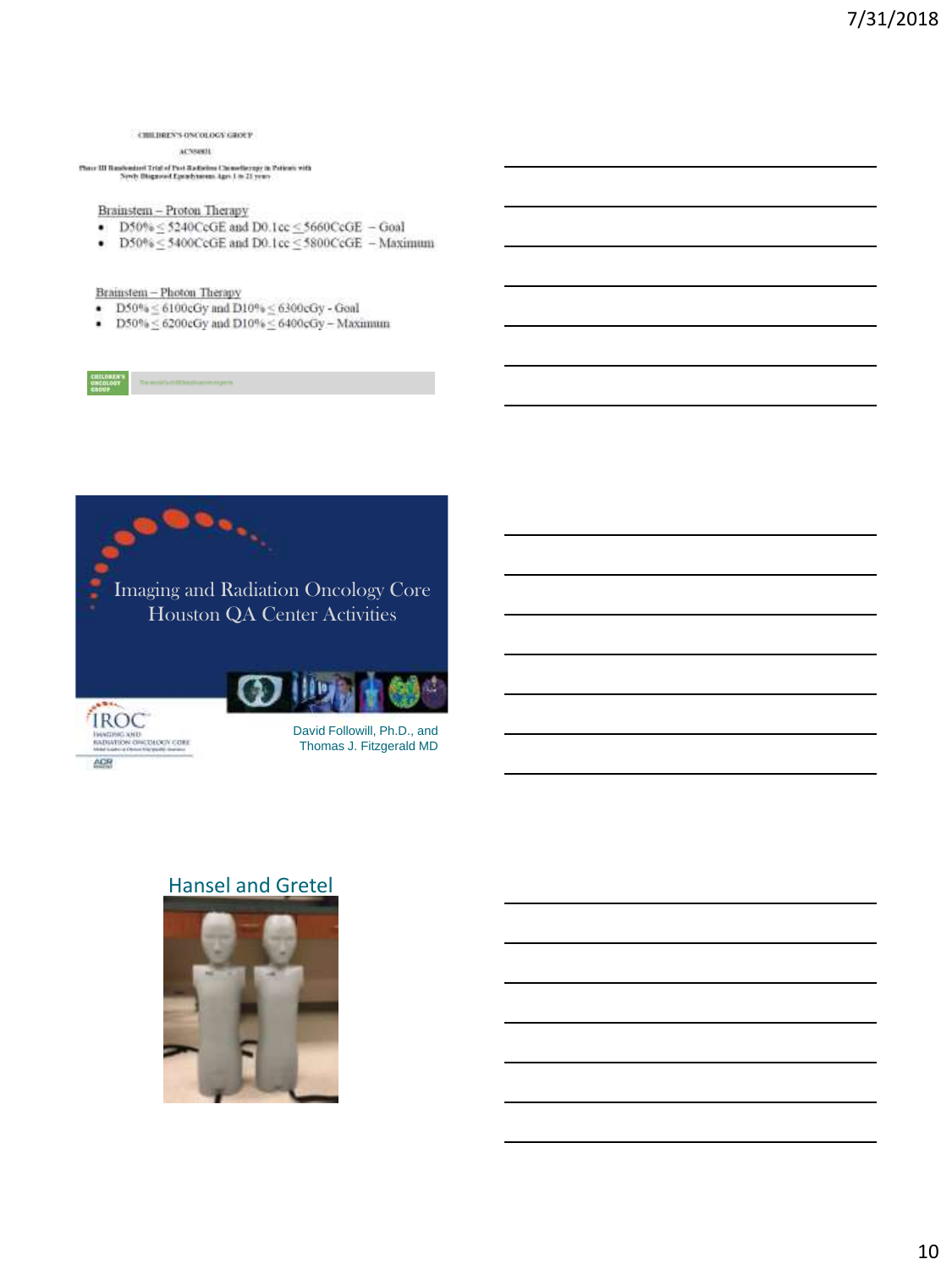







| <b>Committee</b>                       | #Protocols                          | #Patients | <b>DICOM</b><br><b>Diagnostic</b><br><b>Studies</b> | <b>DICOM RT</b><br><b>Treatment</b><br>Plans |
|----------------------------------------|-------------------------------------|-----------|-----------------------------------------------------|----------------------------------------------|
| <b>AALL</b>                            | 14                                  | 3,144     | 1,104                                               | 8                                            |
| <b>ACNS</b>                            | 22                                  | 3,149     | 16,983                                              | 1,589                                        |
| <b>AEWS</b>                            | $\overline{7}$                      | 1,599     | 4,897                                               | 477                                          |
| <b>AHOD</b>                            | 10                                  | 2,892     | 30,558                                              | 638                                          |
| <b>ANBL</b>                            | 14                                  | 2,714     | 8,383                                               | 464                                          |
| <b>ARAR</b>                            | 3                                   | 420       | 2,320                                               | 77                                           |
| <b>ARFN</b>                            | 5                                   | 7,432     | 11,340                                              | 896                                          |
| <b>ARST</b>                            | 11                                  | 2,148     | 6,381                                               | 983                                          |
|                                        |                                     |           |                                                     |                                              |
| <b>CRILBRID'S</b><br>ENCOLOGY<br>63000 | The weekly childhood cancer expects |           |                                                     |                                              |

#### **Research Resource**

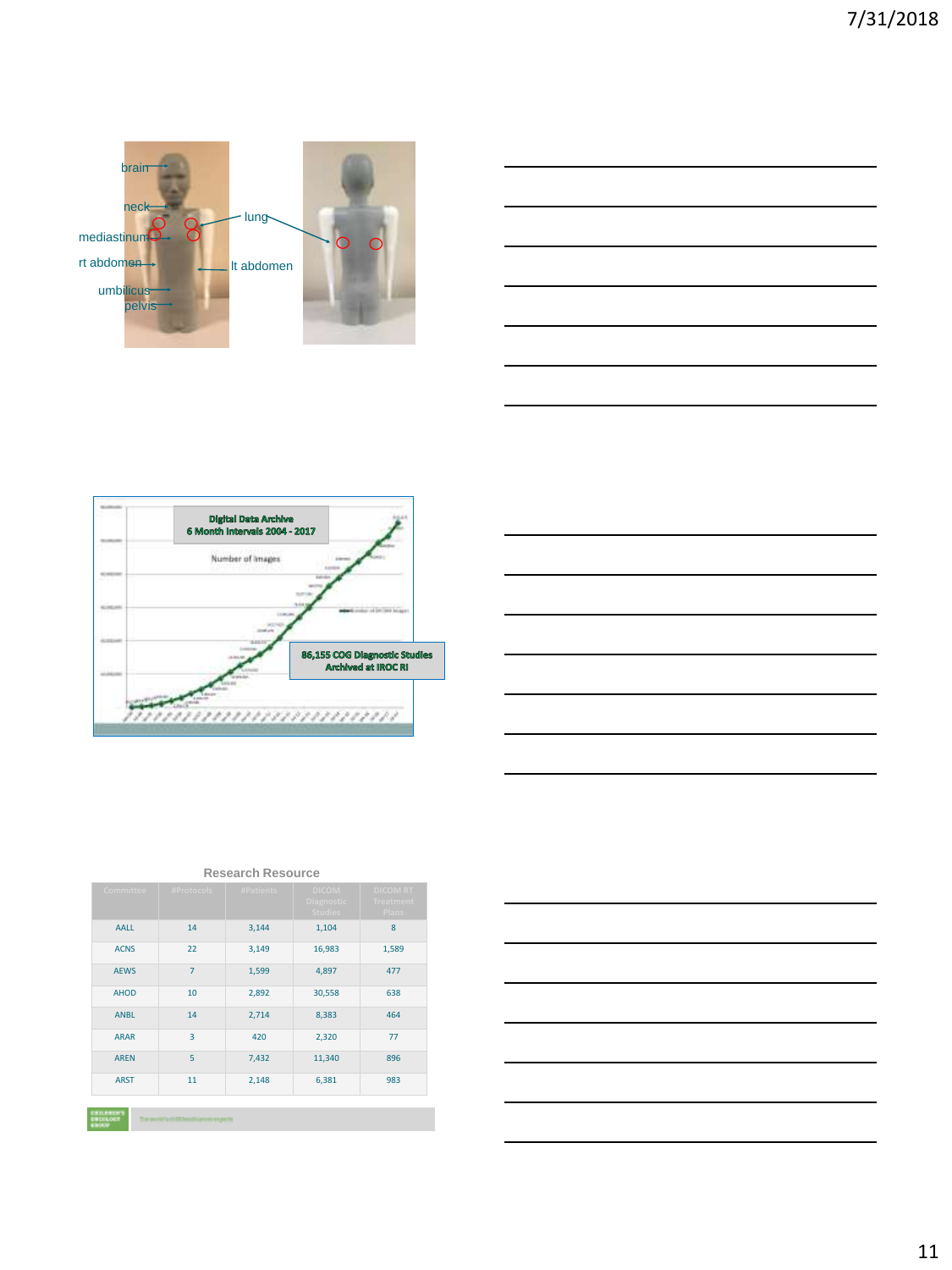- **1. Chair's Report. John Kalapurakal MD (5 min) DISEASE COMMITTEE REPORTS**
- 
- 1. Rhabdomyosarcoma. Sarah Donaldson MD (10min)<br>2. NCI grants, Medulloblastoma. Jeff Buchsbaum MD (10min)<br>3. CNS Tumors. Daphne Haas Kogan MD (10 min)<br>4. Neuroblastoma. Daphne Haas Kogan (10 min)
- 
- 
- 
- 
- 5. Leukemia Natia Esiashvili MD (10min)<br>6. Renal Tumors. Arnold Paulino MD (10min)<br>7. Ewing Sarcoma. Nadia Laack, Ralph Vatner, Thomas Cash, Richard Gorlick (10min)<br>8. Rodgkin Lymphoma. David Hodgson MD (10min)<br>9. Rare Tum
- 
- **QA REPORTS**
- 
- **1. IROC Houston. David Followill PhD (10min) 2. IROC Rhode Island. TJ Fitzgerald MD/Fran Laurie (10min) WORKING GROUP REPORTS**
- 
- 
- **1. Proton Committee. Anita Mahajan/T Yock MD (10min) 2. Education Committee. John Breneman/Ken Roberts MD (10min) 3. Late Effects/Publications Committee. Louis Constine MD (10min)**
- 
- **4. Physics Committee. Chia-Ho PhD (10min) 5. PROS/SIOP update. Karen Marcus MD (5min)**
- 
- -



6. International Outreach. Natia Esiashvili MD (5min)<br>7. Membership Committee. Paul Chuba MD (5min)<br>8. IPMC Report. Arthur Liu MD (5min)<br>9. Young Investigators.. Erin Murphy MD (5min)<br>10. Cancer Control (CCL) Committee. An

#### **NIH Funding Opportunities for (Radiation) Scientists with a Focus on Pediatrics**

Jeff Buchsbaum Radiation Research Program Division of Cancer Treatment & Diagnosis National Cancer Institute, National Institutes of Health

**NIE** NATIONAL CANCER INSTITUTE

## **CONCLUSIONS: Physicists and YIs**

- √ COG WELCOMES YOU TO JOIN OUR TEAM!
- √ Develop novel RT techniques in pediatric cancer
- √ Improve current strategies for normal tissue and target definition
- √ Provide consensus recommendations for proton therapy planning and delivery
- √ Explore strategies to limit RT exposure during IGRT
- √ Improve techniques currently used for TBI
- √ Application for novel physics research techniques deep machine learning, phantom dosimetry, QA, RT Compliance, **(COG database, IROC archive, COG Research Platform, NIH Grants)**